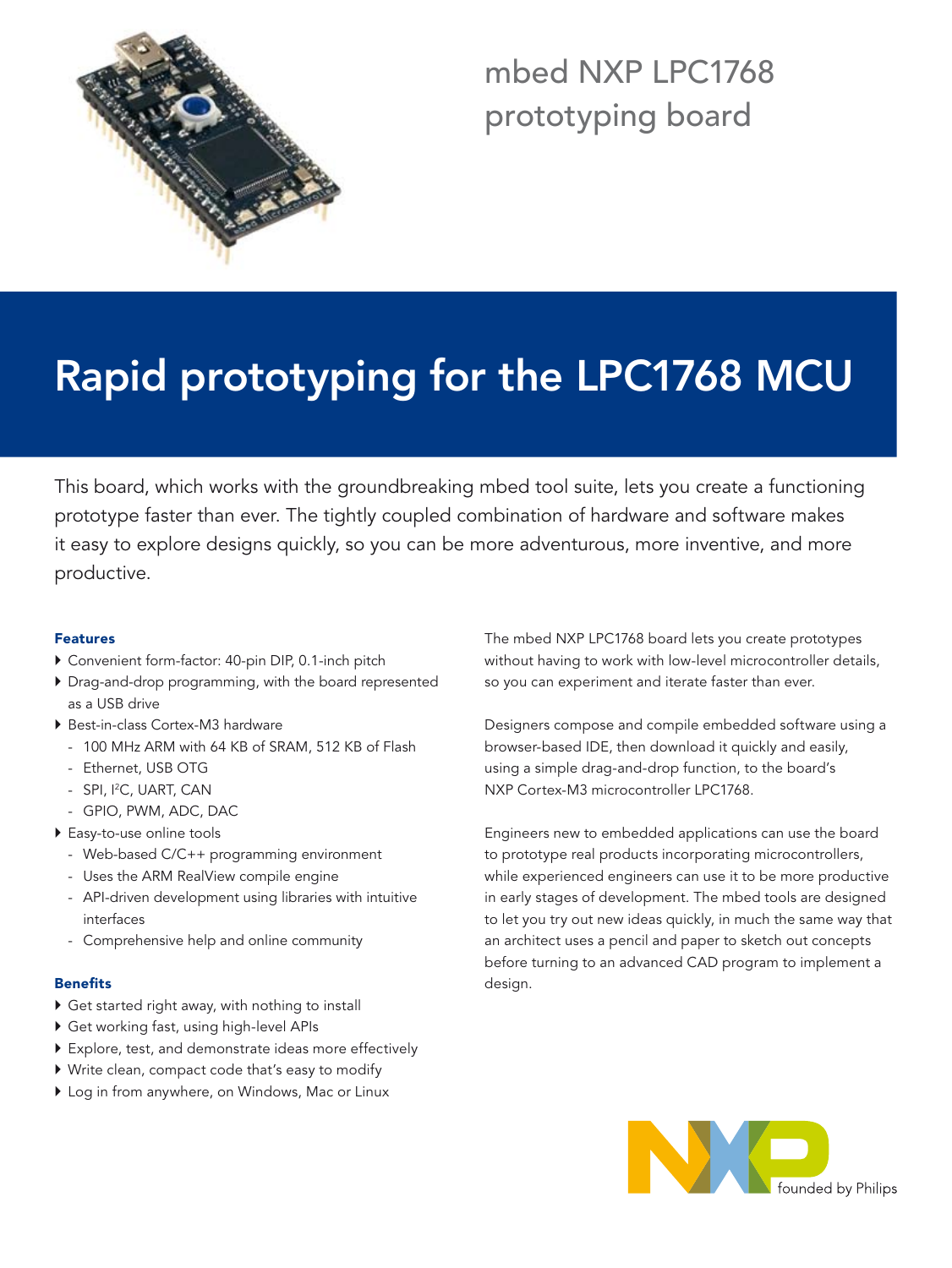#### Elegant simplicity

The mbed tool has been designed for the best trade-off between versatility and immediate connectivity. The LPC1768, housed in an LQFP package, is mounted on the mbed board, which uses a 40-pin DIP with a 0.1-inch pitch. The convenient form factor works seamlessly with solderless breadboards, stripboards, and PCBs.

There is no software to install – everything, even the compiler, is online. The compiler and libraries are completely modular, so they're easy to use, yet powerful enough to take on complex, real-world applications.



*Pinout diagram of mbed NXP LPC1768 board*

#### Hassle-free startup

Getting started is as simple as using a USB Flash drive. Simply connect the mbed NXP LPC1768 board to a Windows, Mac or Linux computer and it will appear as a USB drive. Follow the link on the board to connect to the mbed website, where you can sign up and begin designing. There are no drivers to install or setup programs to run. It's so easy, in fact, that you can have a "Hello World!" program running in as little as five minutes.

#### Online compiler

The mbed Compiler lets you write programs in C++ and then compile and download them to run on the mbed NXP LPC1768 microcontroller. There's no need to run an install or setup program, since the compiler runs online. Supported browsers include Internet Explorer, Firefox, Safari, or Chrome running on a Windows, Mac, or Linux PC. You can log in from anywhere and simply pick up where you left off. And, since you're working with a web-based tool, you can be confident that it's already configured and will stay up-to-date.

The compiler uses the ARM RealView compile engine, so it produces clean, efficient code that can be used free-of-charge, even in production. Existing ARM application code and middleware can be ported to the LPC1768 microcontroller, and the mbed tools can be used alongside other professional production-level tools, such as Keil MDK.



*The mbed Compiler*

# Peripheral libraries

The mbed Library provides an API-driven approach to coding that eliminates much of the low-level work normally associated with MCU code development. You develop code using meaningful peripheral abstractions and API calls that are intuitive and already tested. That frees you up to experiment, without worrying about the implementation of the MCU core or its peripherals. You can work faster and be more creative, and can concentrate on exploring and testing the options for your design.

Rather than simply providing examples, mbed focuses on reusable library functionality, with clear interfaces and solid implementations. The core mbed Library supports the main LPC1768 peripherals, and the libraries already contributed by the mbed design community include USB, TCP/IP, and HTTP support. It's also possible to add third-party and open-source stacks.

The libraries comply with the ARM EABI and are built on the Cortex Microcontroller Software Interface Standard (CMSIS),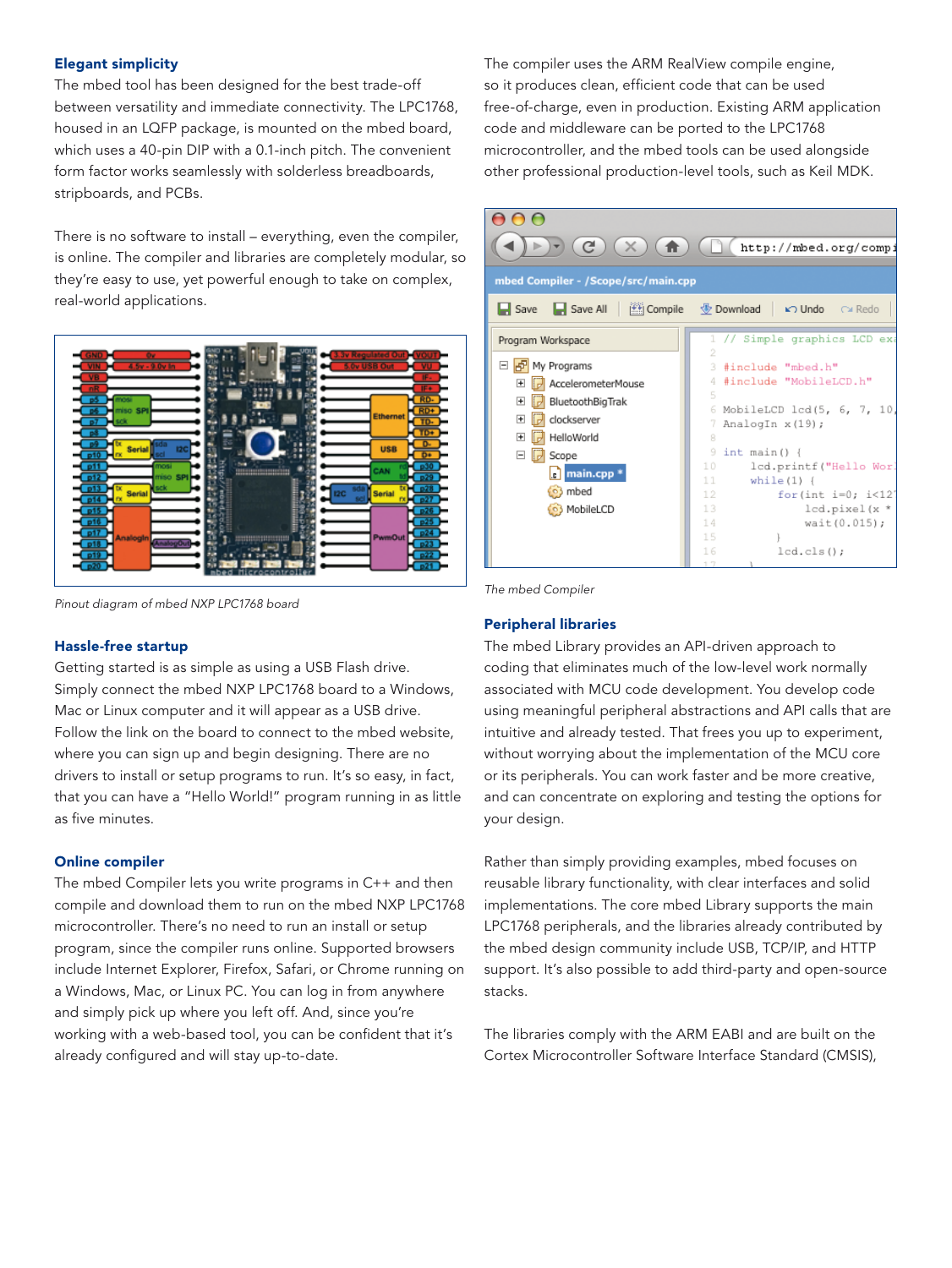



making it possible to migrate to other toolchains or implement custom code for peripheral interfaces.

#### LPC176x microcontrollers

The NXP microcontroller family LPC176x is a series of cost-effective, low-power Cortex-M3 devices that operate at up to 100 MHz. They feature best-in-class peripheral support, including Ethernet, USB 2.0 host/OTG/device, and CAN 2.0B. There are 512 KB of Flash memory and 64 KB of SRAM. The architecture uses a multi-layer AHB bus that allows high-bandwidth peripherals such as Ethernet and USB to run simultaneously, without impacting performance. The family is pin-compatible with NXP's 100-pin LPC236x series of ARM7-based microcontrollers.



*LPC1768 block diagram*